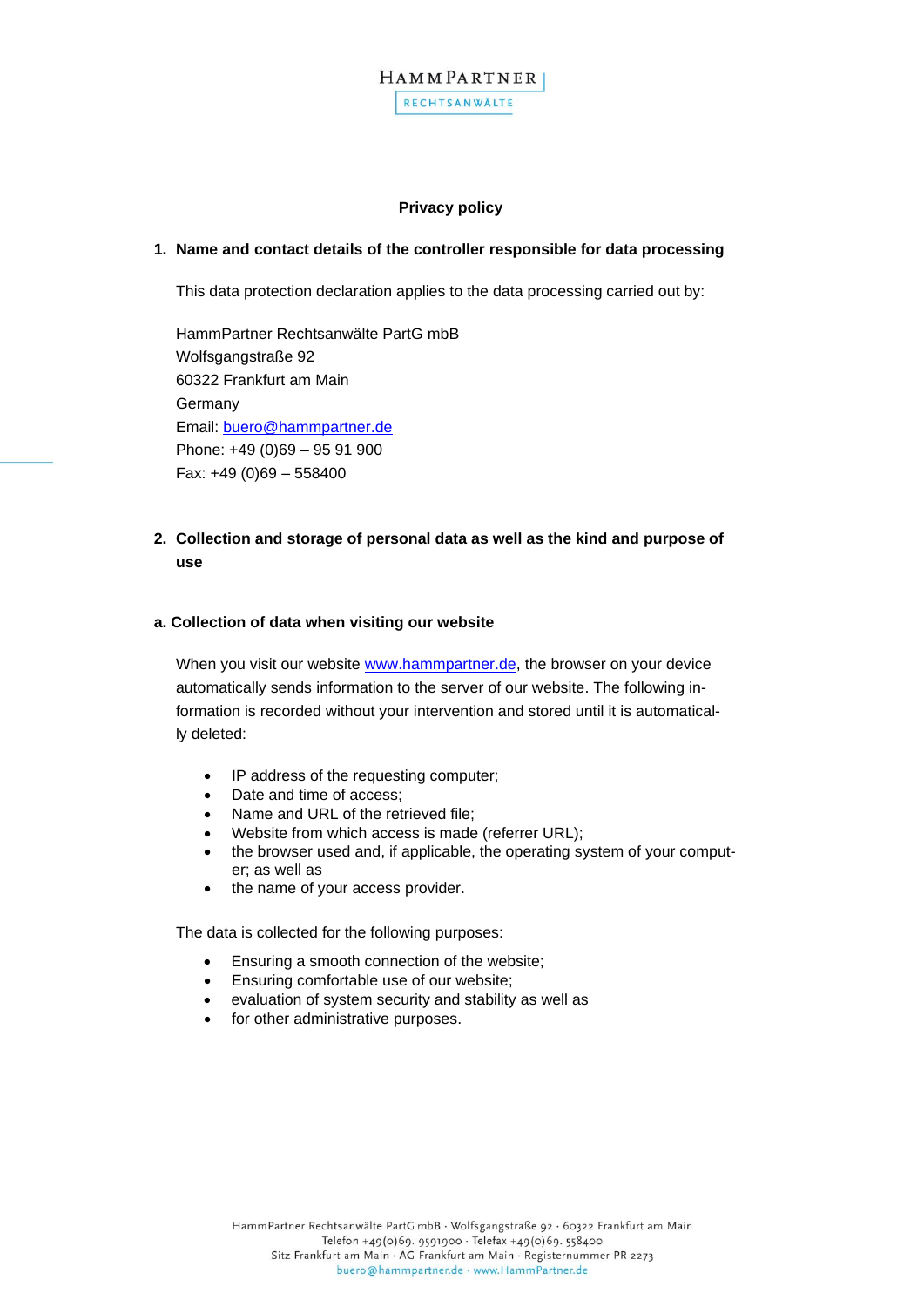# HAMMPARTNER RECHTSANWÄLTE

The legal basis for data processing is Article 6 para. 1 sentence 1 lit. f of the General Data Protection Regulation (Regulation (EU) 2016/679, hereinafter: "GDPR"). Our legitimate interest to process the data follows from the purposes of data collection listed above. Under no circumstances will we use the data collected for the purpose of drawing conclusions in regard to your person.

Many other websites store this information in a so-called log file. On our website, this function is deactivated.

#### **b. Collection of data by electronic or other means of contact**

When you contact us electronically, by telephone or personally, the personal data transmitted to us will be stored for the purpose of handling and answering your inquiry. The legal basis for data processing is Article 6 para. 1 sentence 1 lit. b GDPR. We will delete your personal data after answering your inquiry, unless we are entitled to a longer storage—for example due to a subsequent mandate—in accordance with Article 6 para. 1 GDPR. In these cases we will inform you separately about the further processing of your data.

#### **c. Collection of data in applications and in the application procedure**

Personal data contained in applications is stored and processed by us for the purpose of handling the application procedure. The legal basis for data processing is Article 6 para. 1 sentence 1 lit. b GDPR.

If a contract of employment is concluded with the applicant, we will store the personal data transmitted to us for the purpose of processing the employment in compliance with the statutory provisions. We will separately inform the applicant about this when concluding the contract of employment.

If no contract of employment is concluded with the applicant, we will automatically delete the application documents three months after notification of the decision of rejection, unless we are entiteled to a longer storage—for example due to a burden of proof in proceedings under the General Act on Equal Treatment (Allgemeines Gleichbehandlungsgesetz, AGG)—in accordance with Article 6 para. 1 GDPR.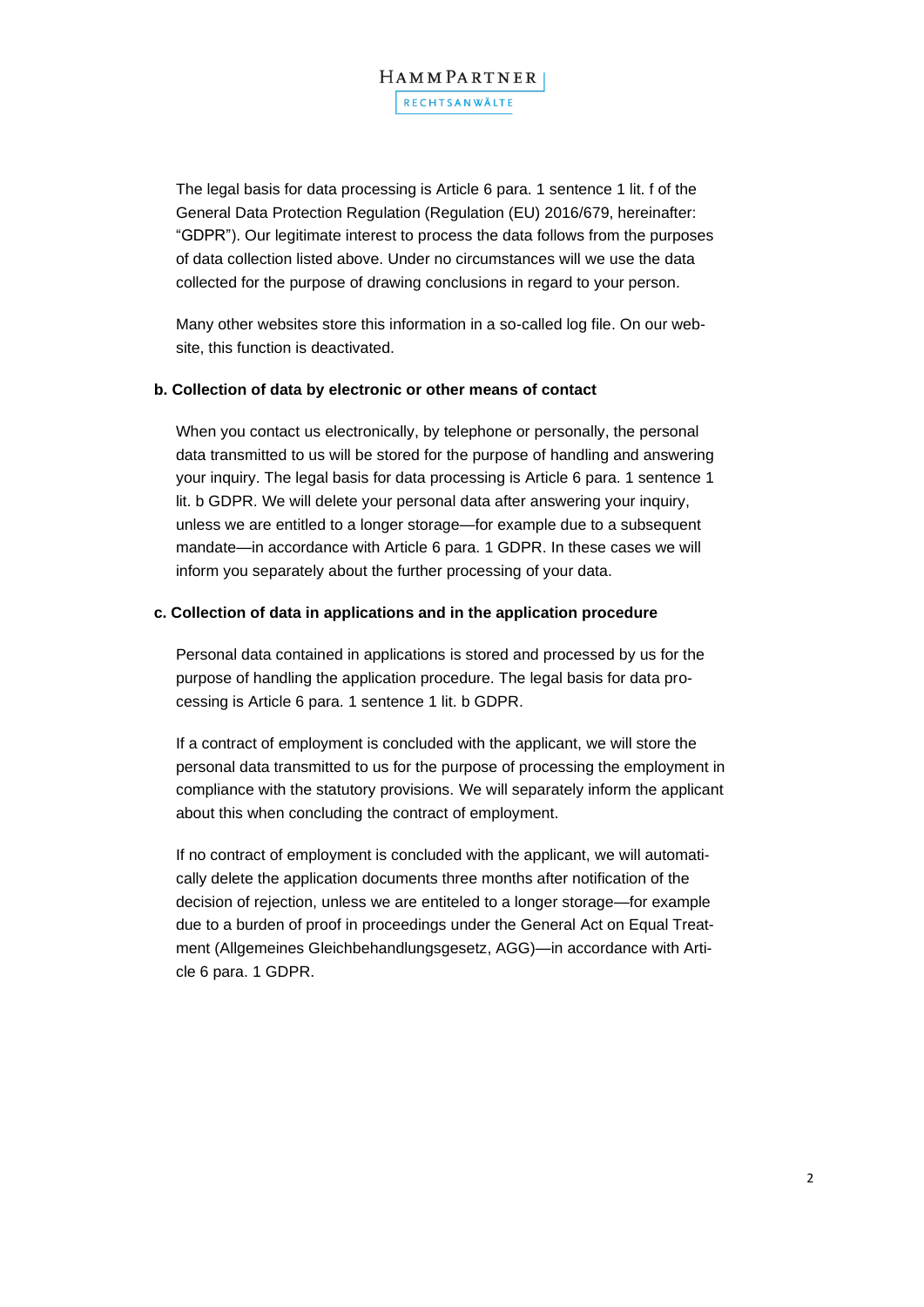

#### **3. Transmission of data to third parties**

Provided that we receive personal data from you, we will transmit your personal data to third parties for any purpose beyond those listed below.

We shall only transmit your personal data to third parties if:

- you have given us your express consent to do so according to Article 6 para. 1 sentence 1 lit. a GDPR:
- the transmission of data is necessary in accordance with Article 6 para. 1 sentence 1 lit. f GDPR for establishing, exercising or defending legal claims and there is no reason to assume that you have an overriding interest requiring not to transmit the data that merits protection;
- the transmission of data is necessary in accordance with Article 6 para. 1 sentence 1 lit. c GDPR to comply with a legal obligation to which we are subject; or
- the transmission is legally permissible and necessary in accordance with Article 6 para. 1 sentence 1 lit. b GDPR for the performance of a contract to which you are party.

#### **4. Cookies, Analysis tools, Social Media Plug-ins**

Our website do not employ analysis tools or social media plug-ins. Furthermore, your personal data will not be used for automated decision making — especially not for the purpose of a so-called profiling.

We use cookies on our website. These are small files that your browser automatically creates and that are stored on your device (PC, laptop, tablet, smartphone or the like) when you visit our website. Cookies do not damage your device and do not contain viruses, trojans or other malware.

The information stored in the cookie is generated according to the specific device in use. However, this does not mean that we directly become aware of your identity.

Cookies serve to make the use of our website more pleasant for you. We use so-called session cookies to recognize that you have already visited individual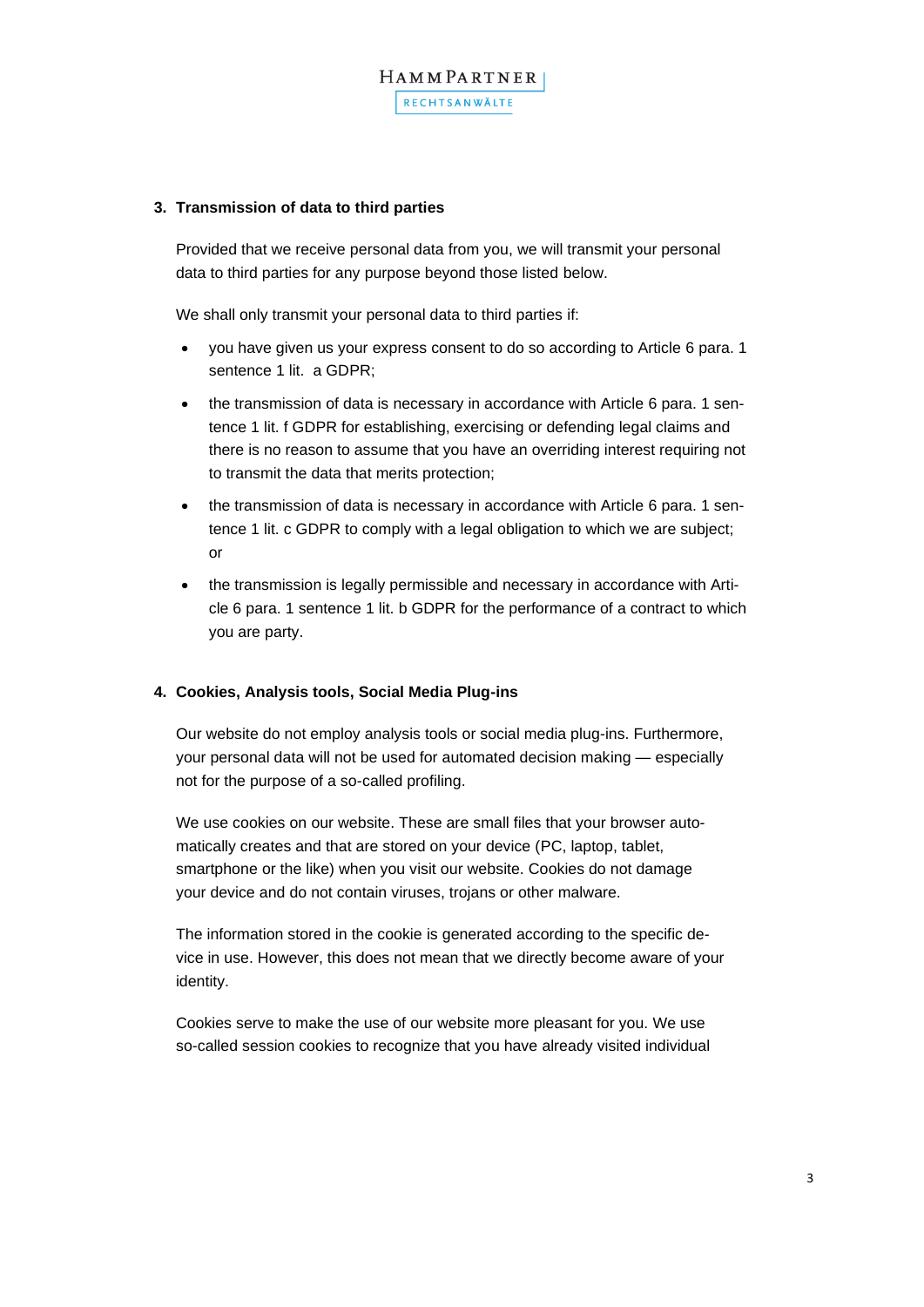pages of our website. These cookies are deleted automatically upon leaving our website.

In addition, to optimise user-friendliness we use temporary cookies, which are stored on your device for a specified period of time. If you visit our website again, it is automatically recognized that you have already been to our website and what entries and settings you have made in order not to have to enter them again.

The data processed through the use of cookies is necessary in accordance with Article 6 para. 1 sentence 1 lit. f GDPR because of the mentioned legitimate interests of us and those of third parties.

Most browsers automatically accept cookies. However, you can configure your browser so that no cookies are stored on your device or you can have a message always appearing before a new cookie is created. The complete deactivation of cookies may, however, make some functions of our website unavailable to you.

### **5. Rights of data subjects**

You have the right:

- pursuant to Article 15 GDPR, to request information about any of your personal data that has been processed by us. In particular, you may request information relating to the purpose for which the personal data is being processed, the category of the personal data, the categories of recipients to whom your personal data has been or will be disclosed, the envisaged period during which the data will be stored, your right to request rectification and erasure of the data, your right to restrict processing or your right to object to such processing, your right to lodge a complaint, your right to be informed of the source of the data should the source be any other than us, as well as the existence of automated decision-making, including profiling and, if applicable, your right to receive detailed information on its particulars;
- pursuant to Article 16 GDPR, to immediately request the rectification of any inaccurate personal data or to ensure that the personal data stored with us is comprehensive;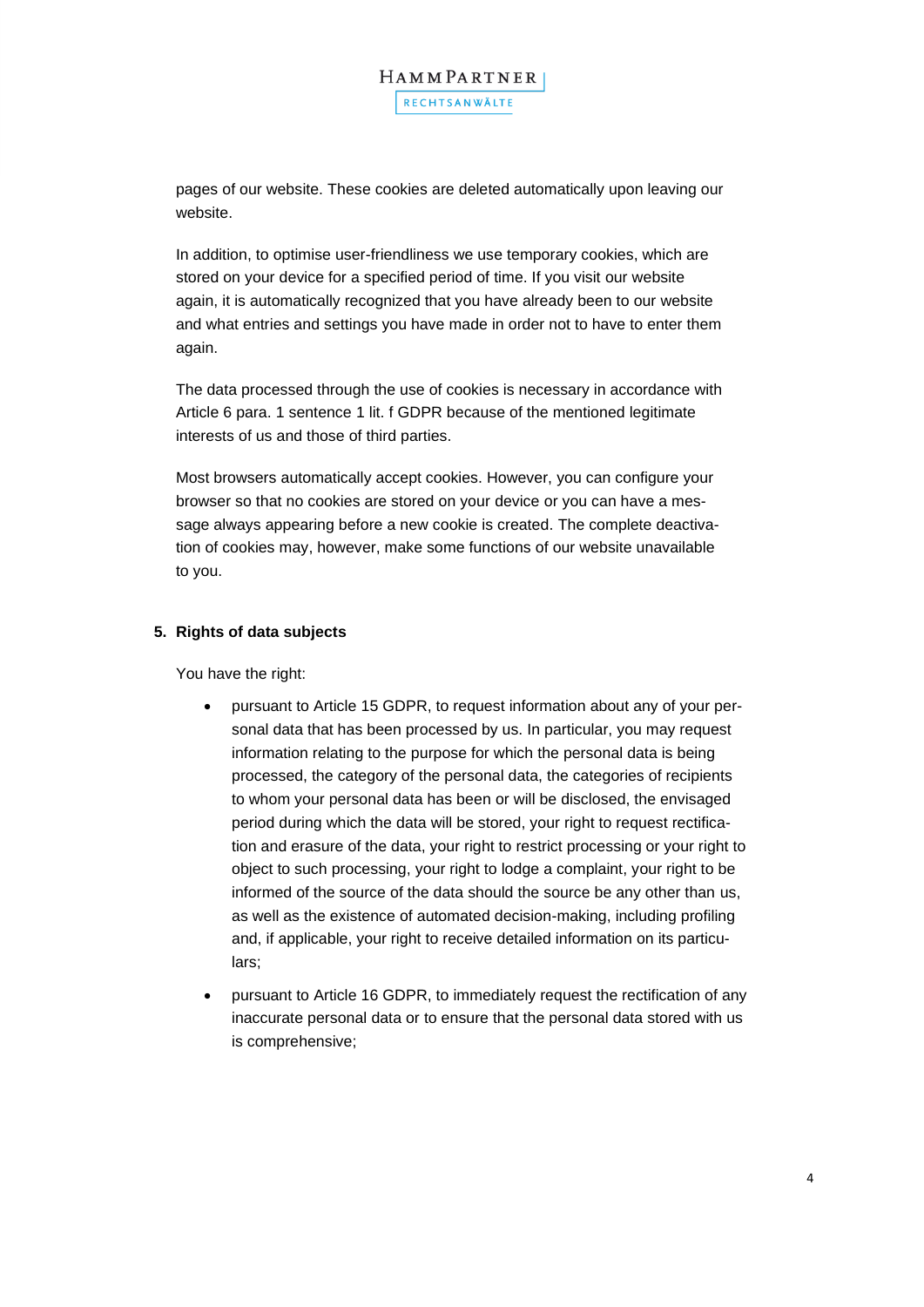- pursuant to Article 17 GDPR, to request the erasure of any personal data we have stored, unless its processing is necessary for exercising the right of freedom of expression and information, for complying with a legal obligation, for reasons of public interest or for establishing, exercising or defending legal claims;
- pursuant to Article 18 GDPR, to restrict the processing of your personal data should you contest the accuracy of the data, the processing be prohibited by law, but you do not wish the data to be erased and the data is no longer required by us, but you, however, require the data to establish, exercise or defend legal claims or you have lodged an objection against its processing according to Article 21 GDPR;
- pursuant to Article 20 GDPR, to receive a copy of the personal data you have made available to us in a structured, standard and machine-readable form or to request transmission of the data to another controller;
- pursuant to Article 7 para. 3 GDPR, to revoke your consent once given at any time. As a result, we may no longer continue the data processing based on this consent for the future; and
- pursuant to Article 77 GDPR, to lodge a complaint with a supervisory authority. In general, you may lodge a complaint with the supervisory authority at your habitual residence, at your place of work or at the place of our law office.

To exercise your rights as a data subject, simply send an email to [buero@hammpartner.de.](mailto:buero@hammpartner.de)

## **6. Right of objection**

If your personal data is being processed on the basis of legitimate interests pursuant to Article 6 para. 1 sentence 1 lit. f GDPR, you have the right to object to the processing of your personal data pursuant to Article 21 GDPR, provided that there are reasons for this which arise from your particular situation or the objection is directed against direct advertising. In the latter case, you have a general right of objection, which we will implement without specifying a particular situation.

If you wish to exercise your right of revocation or objection, simply send an email to **buero@hammpartner.de**.